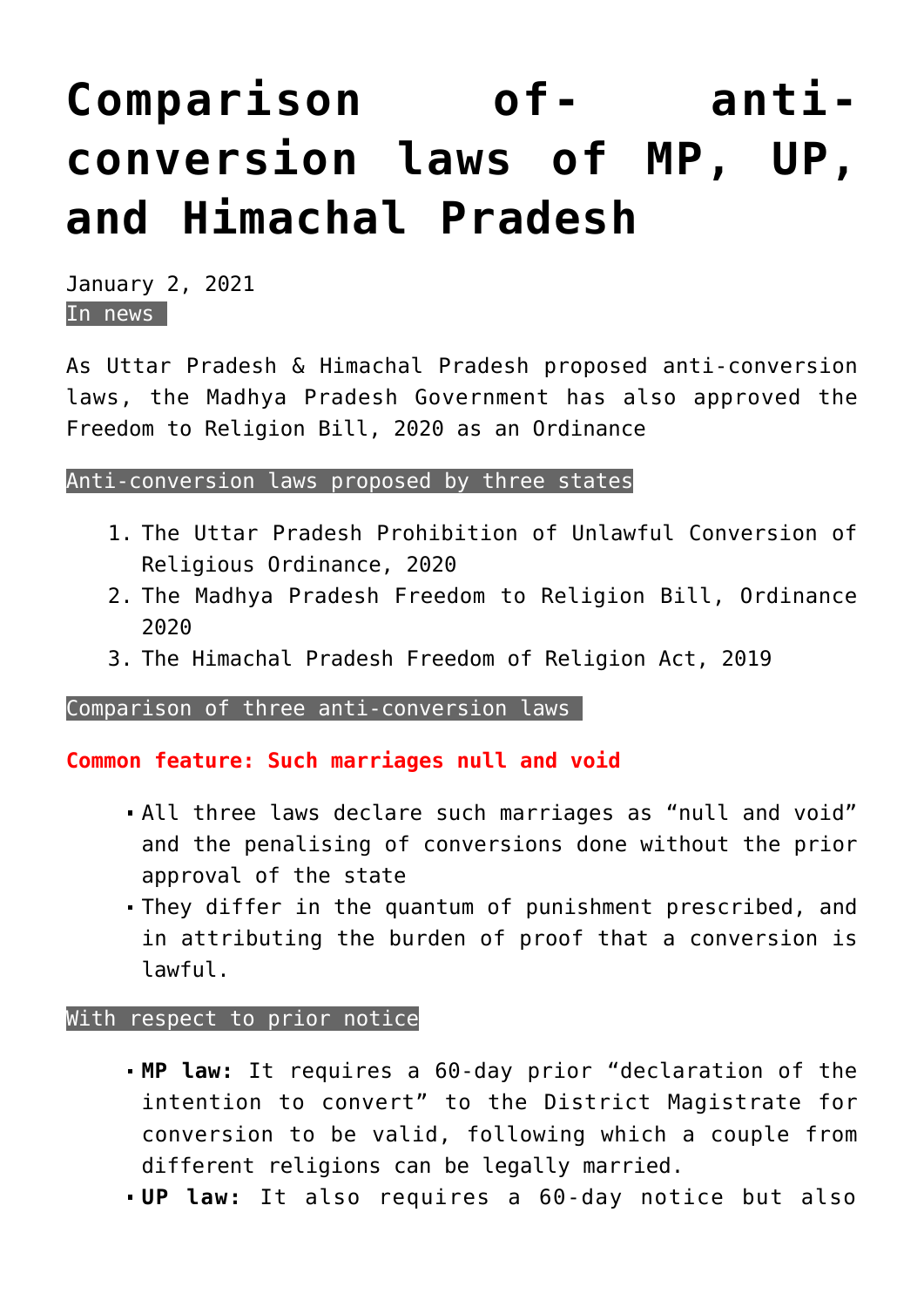requires the Magistrate to conduct a police inquiry to ascertain the real intention behind the conversion.

**HP law:** It requires a 30-day prior "declaration of intention to convert".

With respect to Investigation: |

- **MP law:**
	- Section 4 of the MP law states that there cannot be an investigation by a police officer except on the written complaint of the person converted or the person's parents/siblings.
	- It states that guardians of the person converted can file a complaint only with the permission of a court.
	- It also says that no police officer below the rank of a sub-inspector can investigate an offence under the law.
- **UP law:** It allows the same people as allowed by the MP law to file a complaint.
- **HP law:** It says that prosecution cannot be initiated without the prior sanction of an officer not below the rank of a sub-divisional magistrate.

#### With respect to the Burden of proof

- **MP law:** It places on the person converted the burden of proving that the conversion was done without any coercion or illegality.
- **HP law:** The Himachal law has a similar provision as MP law
- **UP law:** It goes further, placing this burden of proof on people who "caused" or "facilitated" the conversion and not on the individual. Even in the police inquiry, if the Magistrate is not satisfied, criminal action under Section 11 of the Ordinance can be initiated against persons who "caused" the conversion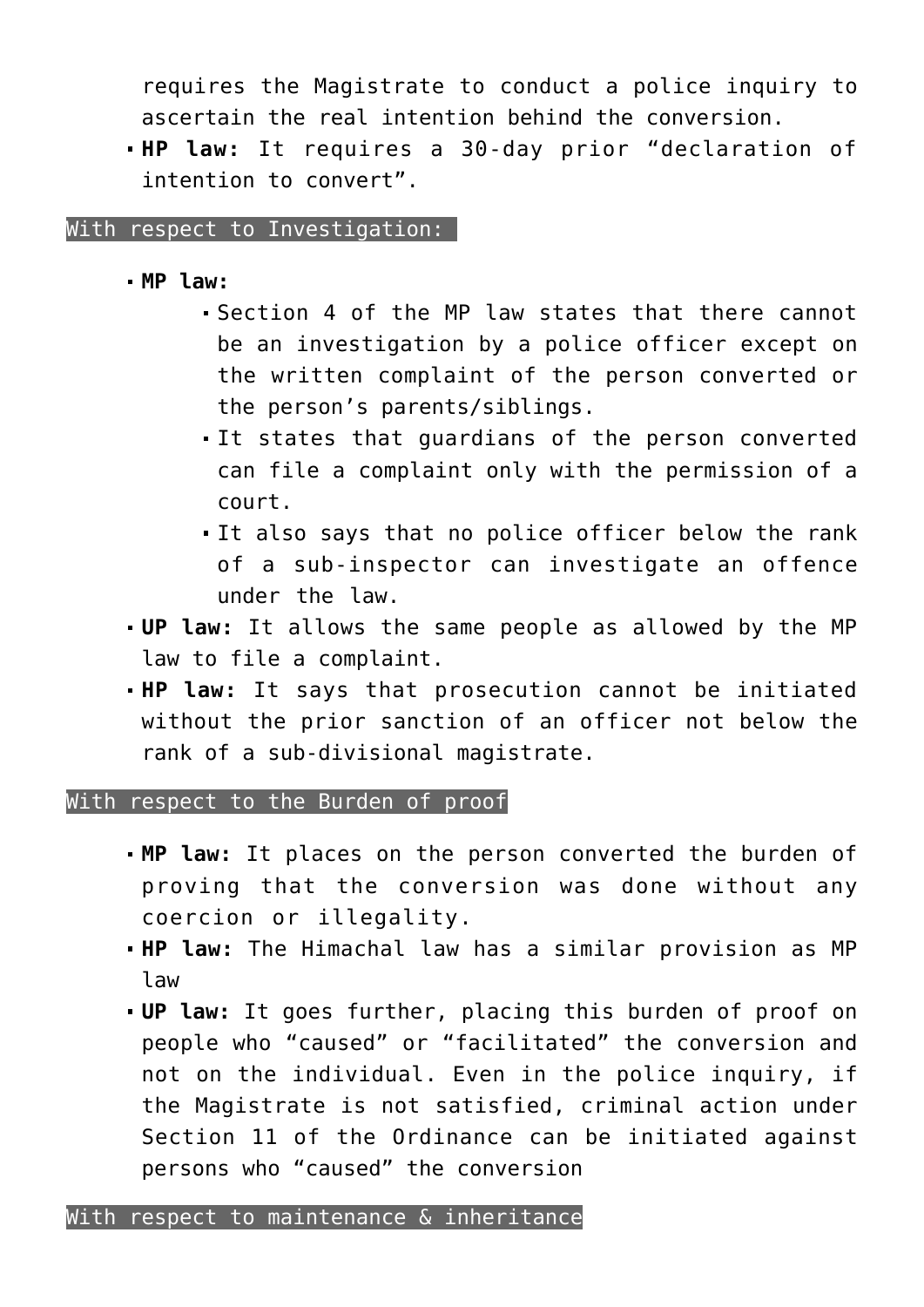# **MP law:**

- While declaring as "null and void" any marriage in which either the husband or the wife has converted, even consensual, unless they have given prior notice to the state government, MP's new law at the same time seeks to protect the right of women and her child from the "null and void" marriage.
- Under Section 9, the woman whose marriage has been declared null and void under this legislation, and her children, will have a right to maintenance.
- Both UP law & Himachal Pradesh law does not have such provisions

# With respect to the quantum of punishment

- **Similarities:** As per all the three laws, the offence of illegal conversion is cognisable and non-bailable, which means an arrest can be made without a warrant and bail is granted only by the discretion of the judge.
- **MP law:** 
	- Under this a person can be sentenced to a jail term between one and five years for converting or attempting to convert unlawfully.
	- If the person converted is a woman, a minor or a person belonging to a Scheduled Caste or Scheduled Tribe (SC/ST), the sentence is two to 10 years.
	- It also provides for a jail term of three to 10 years for concealing one's religion during the marriage.
- **UP law:** 
	- It provides for a minimum punishment of one year, which can be extended up to five years, and repeat offences can carry double the maximum sentence.
	- Men are awarded a higher punishment if convicted of causing conversion of a woman, a minor or a person belonging to an SC/ST in which case the